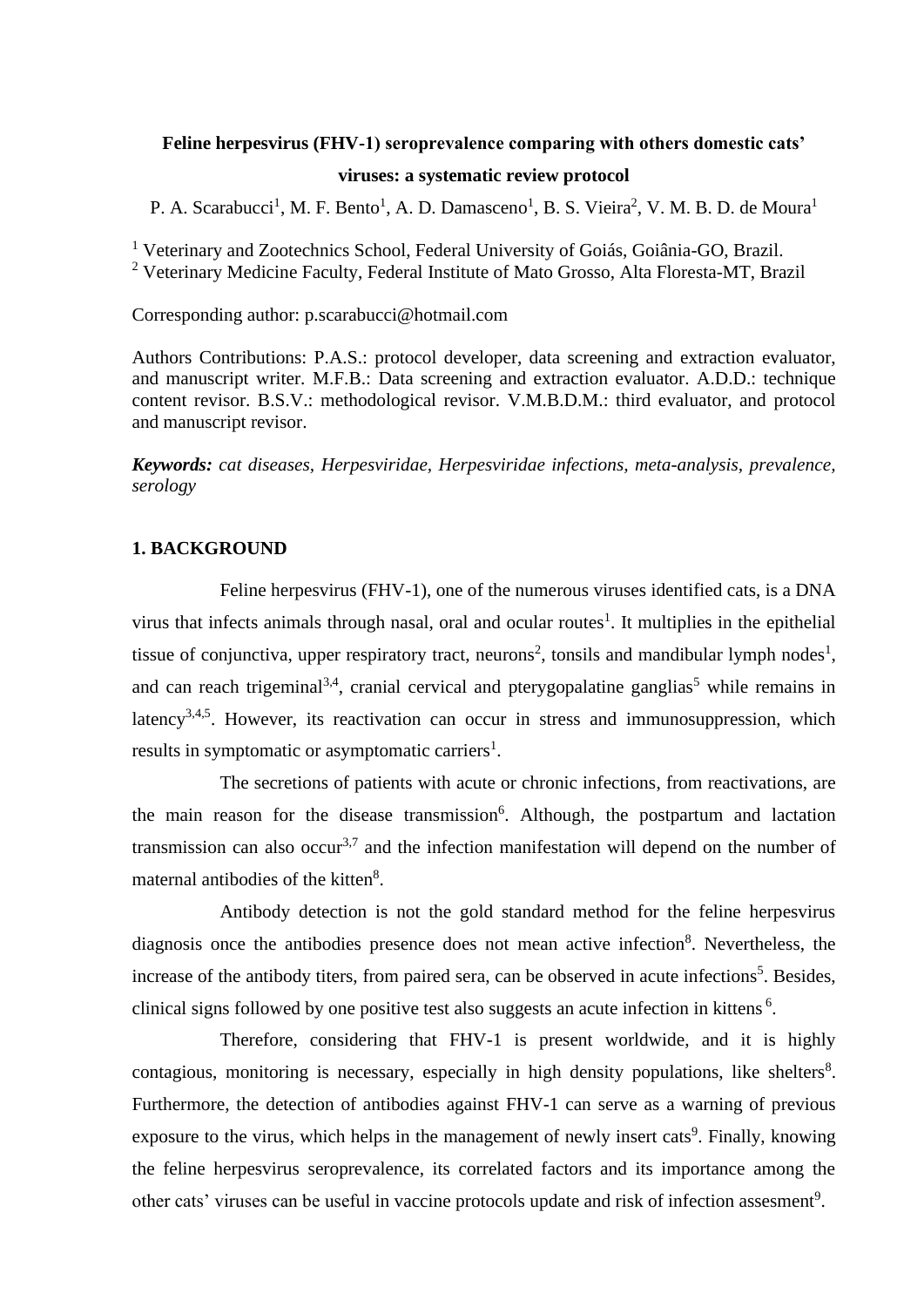# **2. OBJECTIVES**

## **2.1. General objective**

To access the feline herpesvirus seroprevalence comparing to others domestic cats' viruses.

# **2.2. Specific objectives**

- a) To access seroprevalence from observational studies
- b) To describe characteristics from selected studies
- c) To verify correlation between studies variables and if they affect virus prevalence
- d) To identify the heterogeneity and biases from selected studies
- e) To perform a meta-analysis of synthesized data, if possible

### **3. METHODS**

This research was approved by the Animal Science Postgraduate Program Director Board at Federal University of Goiás - UFG (23070.044013/2021-03) and this protocol, developed according to PRISMA-P checklist<sup>10</sup>, will be registered on SYREAF (https://www.syreaf.org/).

## **3.1. Question**

The question will be based on CoCoPop acronymous: condition, context, and population, as stated in JBI Manual for Evidence Synthesis<sup>11</sup>. So, the condition herpesvirus on feline population in global context will be describe.

1. Is the FHV-1 seroprevalence higher than the others domestic cats' viruses?

2. What is the geographic distribution of the viruses based on the selected studies?

## **3.2. Eligibility criteria**

### **3.2.1. Inclusion criteria**

### **3.2.1.1. Population**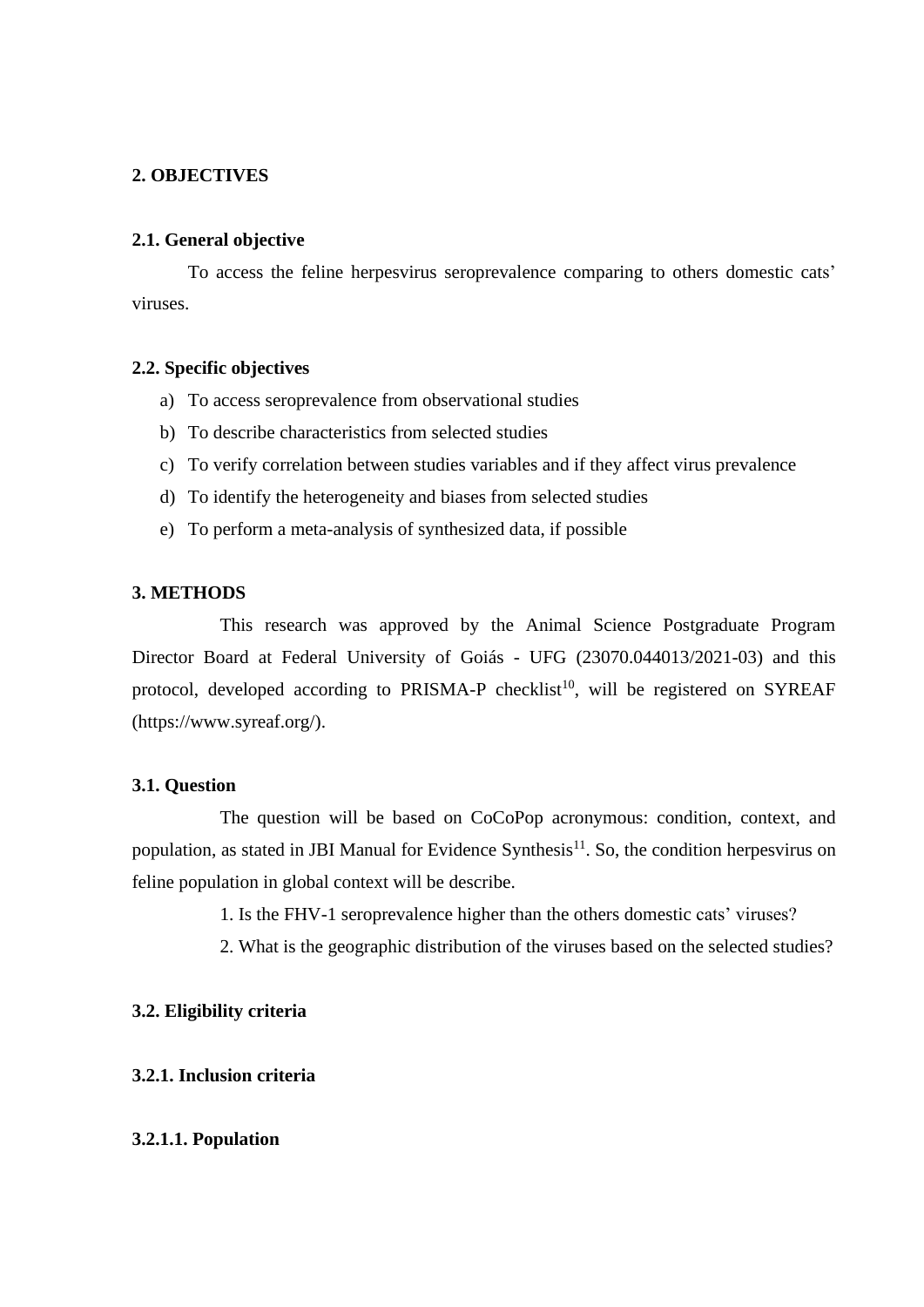Cats of every age, breed, and sex, neutered or not, from any ambient (street, shelters, houses, apartments, farms, and others), and with or without contactants, clinical signs or concomitant diseases.

#### **3.2.1.2. Outcomes**

Feline herpesvirus seroprevalence and prevalence of others domestic cats' viruses.

### **3.2.1.3. Study design**

Only observational studies will be evaluated.

#### **3.2.1.4. Geographic scope**

It will be a global review, so no geographic restriction will be made.

#### **3.2.1.5. Language and duration**

There will be no language and period restrictions for publication. However, translation tools, native or fluent speakers or specialized company will be used, if necessary.

## **3.2.2. Exclusion criteria**

Papers whose data was overlapped with another included articles, without a clearly diagnostic method (serology) for feline herpesvirus and without prevalence percentages (or positive events and sample size) for feline herspesvirus and at least one other virus, in the same article, will be excluded. Besides, review articles, book chapters, letter to the editor, correspondence and others that do not results in original data will be excluded.

#### **3.3. Search strategies**

A previous search was made to better understand the herpesvirus context and to verify the existence of primary studies to support the question. The terms used were generic to reach a maximum result: cats AND "feline herpesvirus" AND prevalence.

### **3.3.1 Study selection**

After, a new search was made to select published feline herpesvirus studies as described below. The search results will be analyzed by two independent researchers (P.A.S and M.F.B.). First, the articles duplicity will be removed by Zotero 5.0.69.3 (Corporation for Digital Scholarship, USA) software. Then, title and abstract will be evaluated as stated in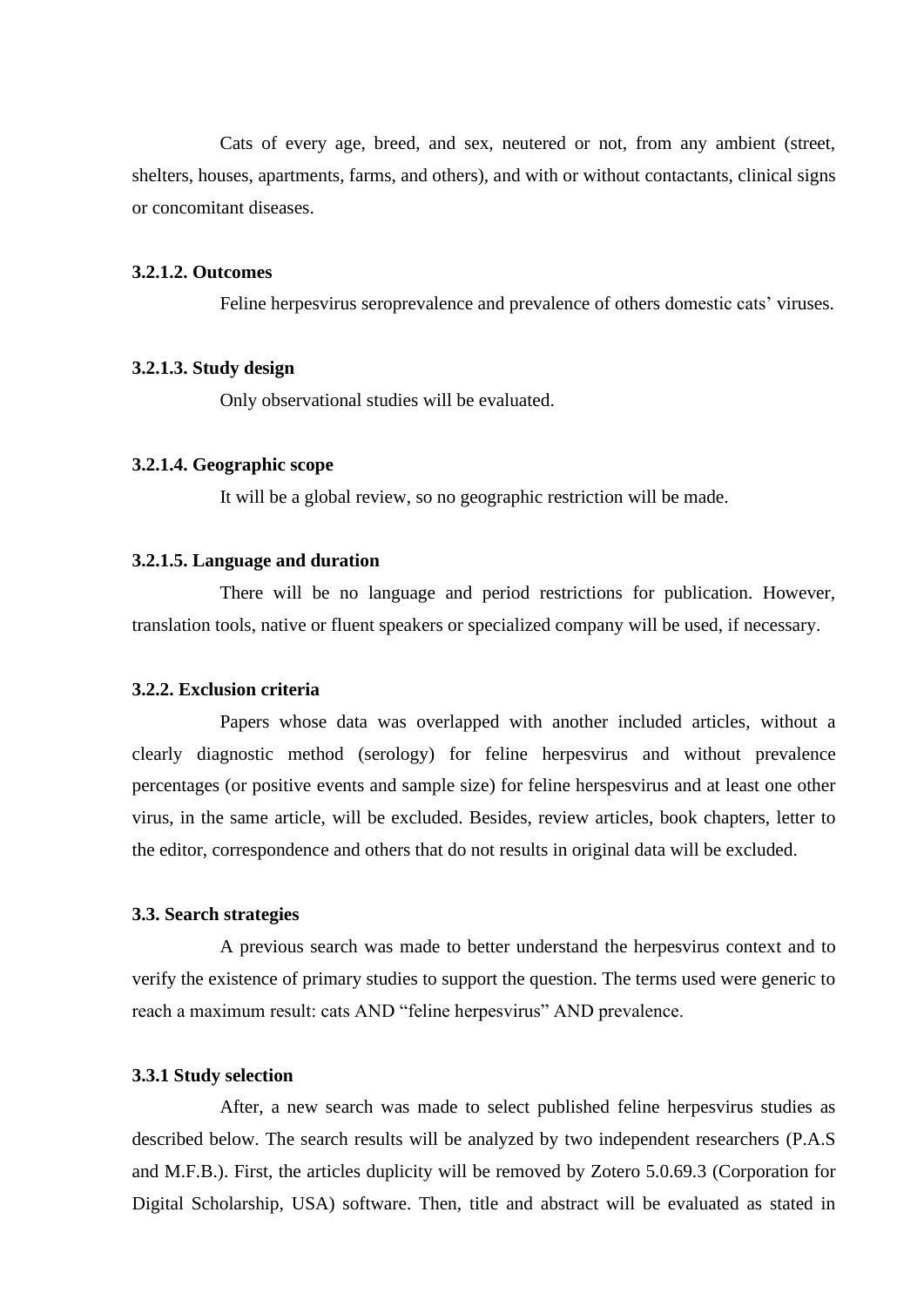eligibility criteria. Later, the full text of selected articles will be read and reselected, if eligible. Disagreements between researchers on the selected articles will be solve with a discussion or a third person (V.M.B.D.M or B.S.V.).

# **3.3.1.1. Electronic databases**

The included electronic databases were Embase, Pubmed, Scielo, Science Direct, Scopus and Web of Science. The search was conducted on November 16<sup>th</sup> and weekly mail alerts were created to identify new published articles that could be add on this systematic review.

# **3.3.1.2. Search terms**

 The search terms were design in consonance with electronic databases specificities, as described below:

| <b>Database</b>       | <b>Search terms</b>                                                       |  |
|-----------------------|---------------------------------------------------------------------------|--|
|                       | (('cat'/exp OR 'cat disease'/exp OR 'pet animal'/exp) AND                 |  |
| Embase                | ('feline herpesvirus' OR 'herpes virus infections'/exp OR                 |  |
|                       | 'herpesviridae'/exp) AND ('prevalence'/exp))                              |  |
| Pubmed                | (((cats[MeSH Terms]) OR (cat diseases[MeSH Terms]) OR                     |  |
|                       | ${\rm (pets[MeSH]}$<br>Terms) OR<br>(kitten))<br><b>AND</b><br>("feline") |  |
|                       | herpesvirus"[All<br>fields])<br>OR DR<br>("Herpesviridae                  |  |
|                       | infections"[MeSH Terms]) OR ("Herpesviridae"[MeSH                         |  |
|                       | Terms])) AND (prevalence))                                                |  |
| Scielo                | ((gatos OR cats OR chats) OR ("animais de estimação" OR                   |  |
|                       | pets OR mascotas OR "animaux de compagnie") OR                            |  |
|                       | ("doenças do gato" OR "cat diseases" OR "enfermedades de                  |  |
|                       | los gatos" OR "maladies des chats")) AND (("herpesvirus                   |  |
|                       | felino" OR "feline herpesvirus" OR "virus herpes felino" OR               |  |
|                       | "herpèsvirus félin") OR<br>OR herpès)<br>(herpes)<br><b>OR</b>            |  |
|                       | (herpesviridae))                                                          |  |
| <b>Science Direct</b> | $(((cat) OR (cats) OR ("cat disease") OR (pet) OR (kitten))$              |  |
|                       | AND (("feline herpesvirus") OR ("Herpesviridae infections")               |  |
|                       | OR ("Herpesviridae")) AND (prevalence))                                   |  |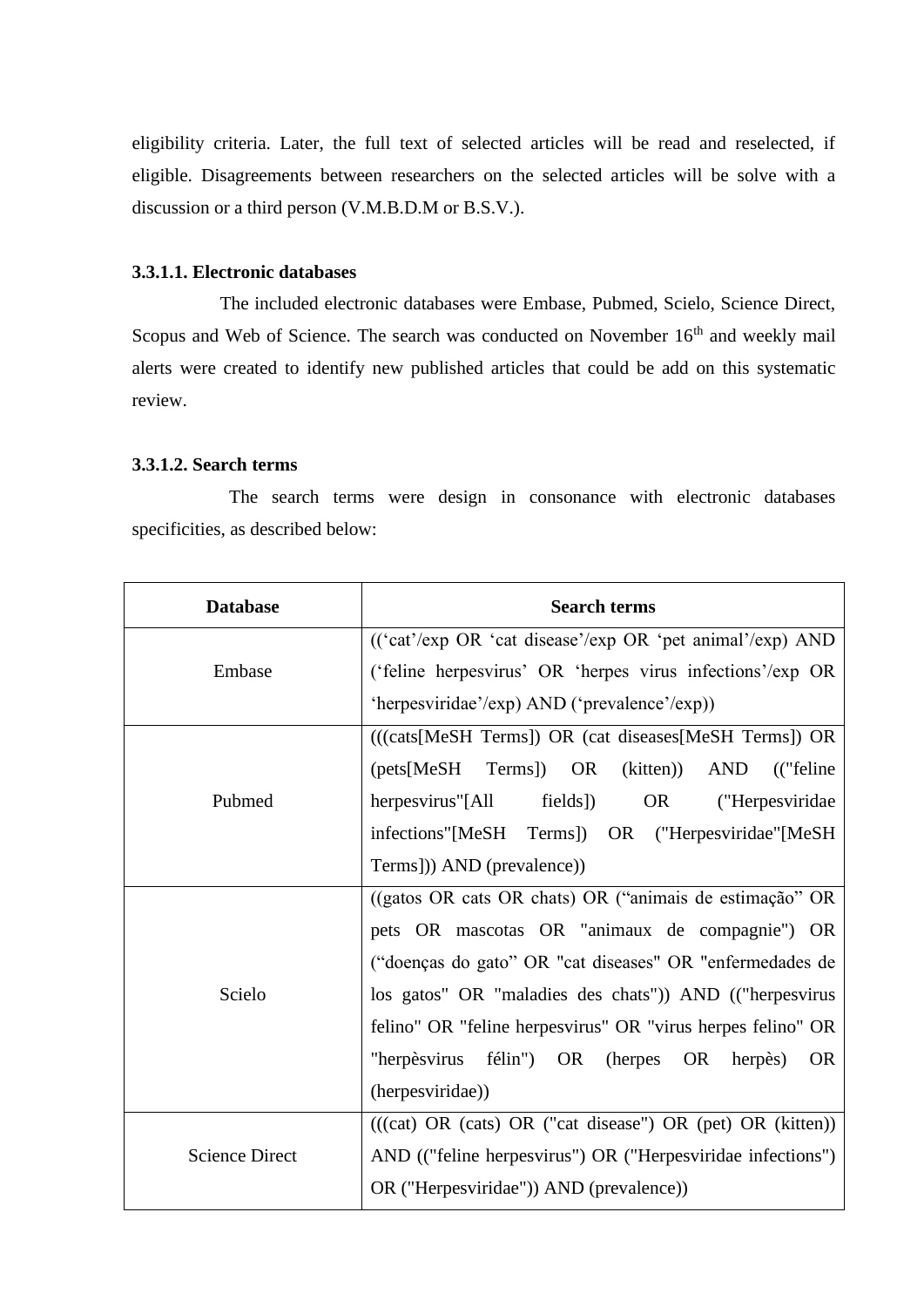| Scopus         | TITLE-ABS-KEY (((cat) OR (cats) OR ("cat disease") OR         |
|----------------|---------------------------------------------------------------|
|                | ("cat diseases") OR (pet) OR (pets) OR (kitten) OR (kittens)) |
|                | AND (("feline herpesvirus") OR ("Herpesviridae infections")   |
|                | OR ("Herpesviridae")) AND (prevalence))                       |
| Web of Science | $(((cat) OR (cats) OR ("cat disease") OR ("cat disease") OR$  |
|                | (pet) OR (pets) OR (kitten) OR (kittens)) AND (("feline       |
|                | herpesvirus") OR ("Herpesviridae infections")<br>- OR         |
|                | ("Herpesviridae")) AND (prevalence))                          |

# **3.4. Data extraction**

Data will be manually extracted from all included studies and organized in an electronic spreadsheet by year, authors, country of publication, study design, evaluated infectious agents and diagnostic methods used for the pathogen detection. Quantitative data as prevalence percentages, number of positive events and sample size will be extracted to answer the review question as well as the study objective, epidemiologic characteristics, vaccine status, clinical condition, clinical signs (or affected systems) and other pertinent results and conclusions.

### **3.5. Data synthesis and meta-analysis**

If quantitative data synthesis is not applicable, qualitative synthesis will be conducted using narrative description, tables, and graphics. However, quantitative synthesis is expected and Review Manager – Revman 5.4.1 (The Cochrane Collaboration, USA) will be used to do it. Size effects will be expressed by odds ratio, considering 95% of confidence interval.

Heterogeneity will be evaluated by  $Chi<sup>2</sup>$ , and its magnitude will be estimated by I<sup>2</sup>. Heterogeneous results will be investigated by subgroups analysis. Non-reported bias will be access by funnel plot and its asymmetry will be tested using Egger's test. Potential outliers will be identified by visual inspection, and they will be temporarily excluded to evaluate its interference on general results.

# **3.6. Assessment of methodological quality**

Joana Briggs Institute's tool (Critical Appraisal Checklist for Prevalence Studies)<sup>12</sup> will be used to assess methodological quality of the studies and risk of bias will be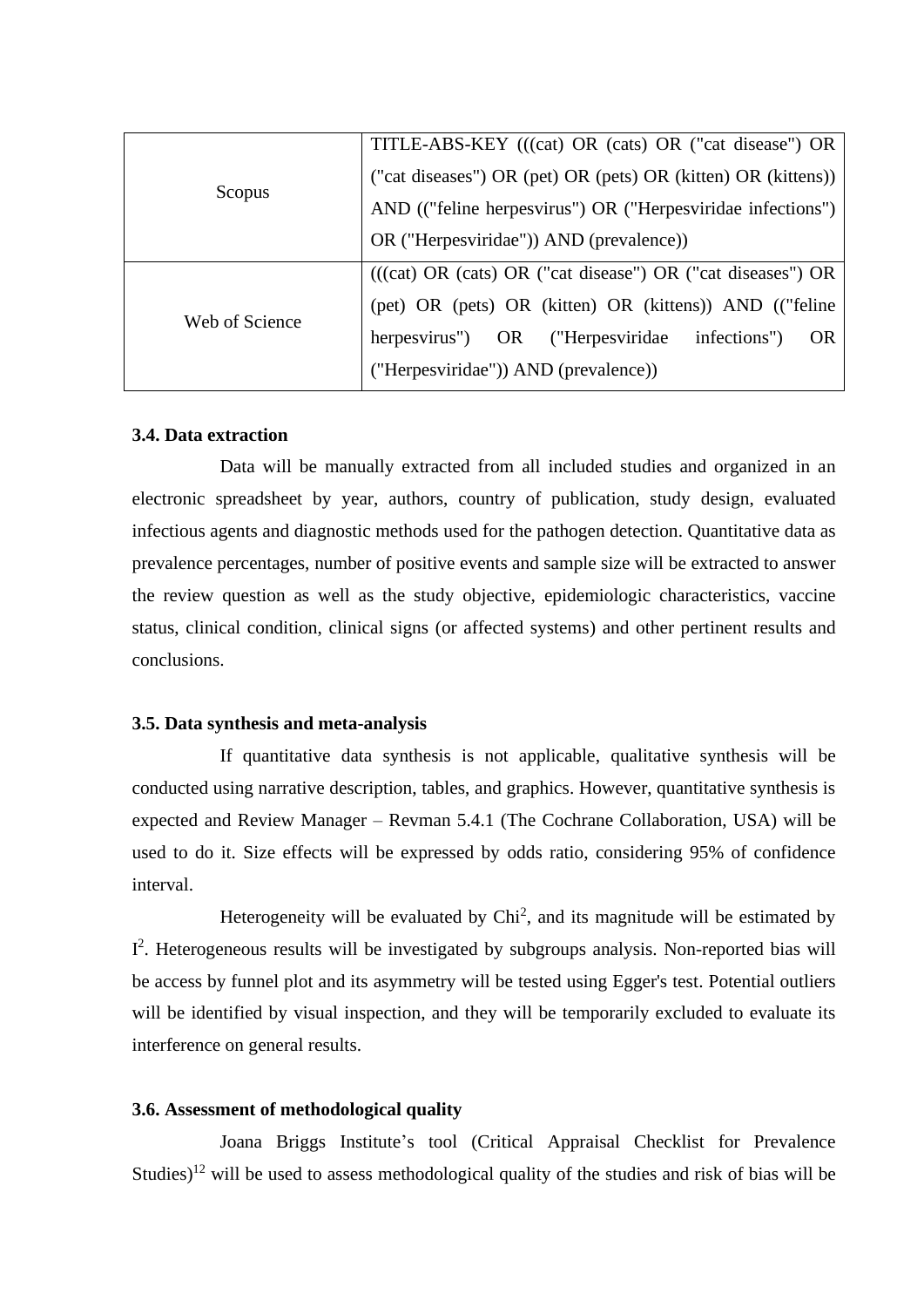categorized according to "yes" answer percentages as high  $(≤ 49%)$ , moderate (50-69%), or low ( $\geq 70\%$ ).

### **3.7. Systematic review products**

The systematic review paper will contain protocol registration, Joana Briggs Institute (JBI) checklist, PRISMA flowchart, summary tables, and feline herpesvirus distribution map.

# **3.8. Amendments**

Any protocol change will result in dated amendment with modification description and rationale.

# **3.9. Financial sources or other support for the review**

This review will be financed by National Centre of Scientific and Technologic Development (CNPQ) and supported by the Pathology Department of Veterinary and Zootechnics School, Federal University of Goiás (Setor de Patologia Animal da Escola de Veterinária e Zootecnia da Universidade Federal de Goiás), Goiânia, Goiás, Brazil.

## **3.10. Conflict of Interest**

There will be no conflict of interest.

# **4. TIMELINE OF THE REVIEW PROCESS**

| <b>Stage</b>                         | <b>Started</b> | Completed |
|--------------------------------------|----------------|-----------|
| Literature review and team selection | Yes            | Yes       |
| Pilot project and adjustments        | Yes            | Yes       |
| Electronic database search           | Yes            | Yes       |
| Data selection                       | <b>No</b>      | No        |
| Data extraction                      | No             | <b>No</b> |
| Quality appraisal                    | No             | No        |
| Synthesis                            | No             | <b>No</b> |
| Meta-analysis                        | No             | <b>No</b> |